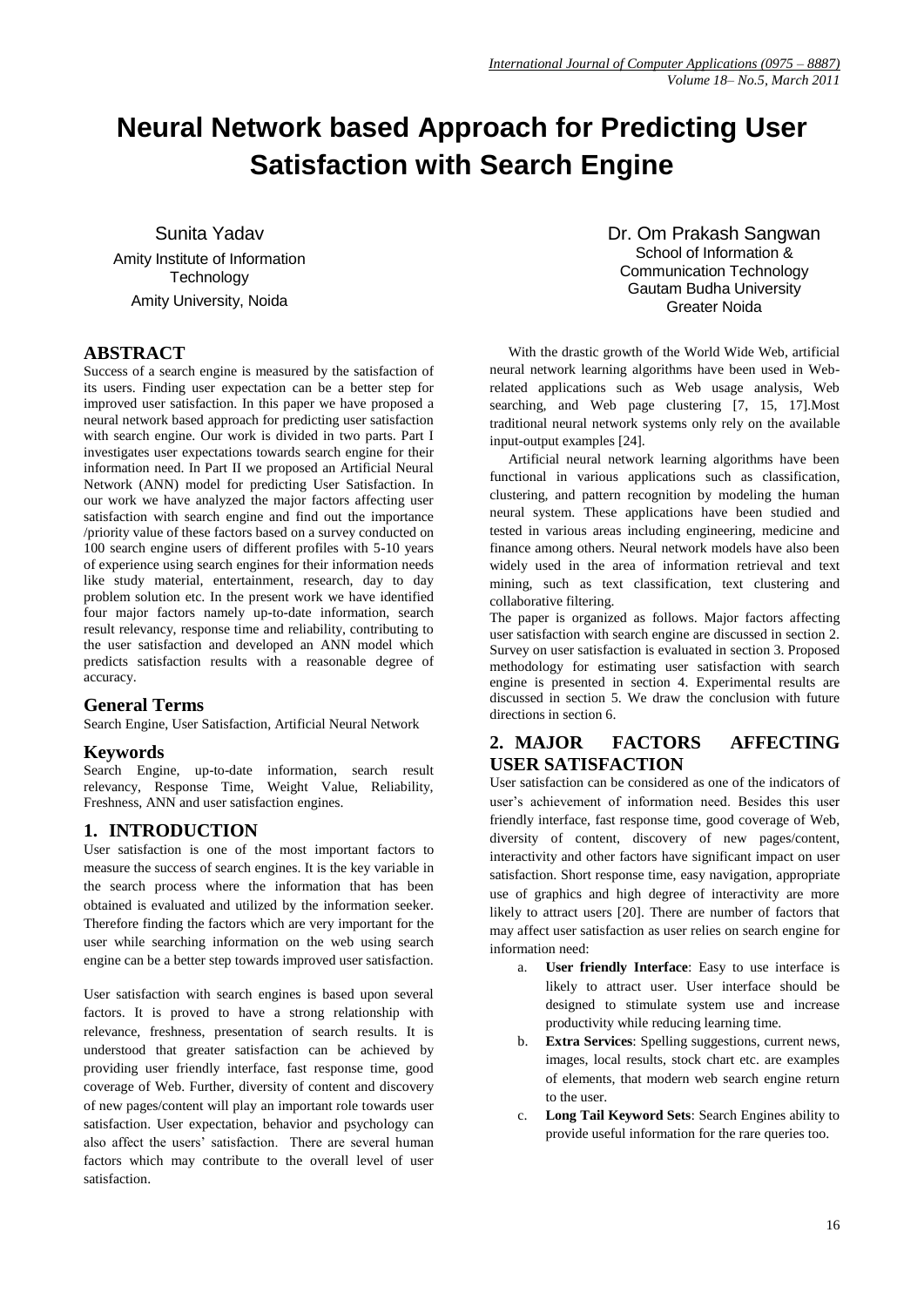- d. **Response Time:** Time taken by a search engine to provide search engine results when user submits a query for information.
- e. **Presentation:** Order and number of search engine results on a page.
- f. **Coverage:** Amount of content on the web which is searchable by the search engines.
- g. **Diversity:** Ability of the search engine to handle ambiguous queries.
- h. **Discovery & Latency:** Ability and time taken by the search engine to provide latest content published on the web.
- i. **Relevance:** How much the retrieved results meet the user's information need.
- j. **Freshness:** Ability of the search engine to handle ever-changing content of the web.
- k. **Geographic Information:** Ability of search engine to identify implicit geographic information and produce results accordingly.
- l. **Reliability:** Links provided by the search engine in the results are reliable or not.
- m. **Availability:** Whether the search engine site is available every time the user wants to search for information.
- n. **Help & Support:** If a user wants some help regarding the use of search engine tool for information extraction, is it provided by the search engine or not?
- o. **Future Evolution:** Does the search engine provide updates about its future evolutions?

# **3. SURVEY ON USER SATISFACTION**

### **3.1 Survey Technique**

A survey was conducted from a sample size of 100 diverse search engine users to identify the importance of the above mentioned factors for users as they query search engines. In a written questionnaire, people were asked to rank the factors according to the importance they them as they select a search engine for searching information.

Survey sample consisted of heterogeneous group of participants consisting of research scholars, corporate employees, faculties, tech-savvy people and some naive users.

# **3.2 Survey Result/Behavior based Evaluation**

After carefully studying and scrutinizing the data collected from the questionnaire, the factors affecting user satisfaction are categorized as primary(P) and secondary(S).

**Table 1: Weight Value for Search Engine Selection Factors**

| P-Primary,<br><b>Secondary</b> | <b>Factors</b>           | <b>Normalized</b><br><b>Score</b> |
|--------------------------------|--------------------------|-----------------------------------|
|                                | Response Time            | በ በ37                             |
|                                | Up- to- date Information |                                   |

| P3              | Reliability                           | 0.037 |
|-----------------|---------------------------------------|-------|
| <b>P4</b>       | Search Result relevancy               | 0.034 |
| S1              | <b>Presentation of Search Results</b> | 0.088 |
| S <sub>2</sub>  | 'Look and feel', friendliness         | 0.076 |
|                 | & easiness of User Interface          |       |
| S <sub>3</sub>  | Ability to handle different           | 0.073 |
|                 | interpretations of a                  |       |
|                 | query(Diversity)                      |       |
| S <sub>4</sub>  | Ability to provide results            | 0.086 |
|                 | based on geographical                 |       |
|                 | requirements                          |       |
| S <sub>5</sub>  | Extra services like news,             | 0.113 |
|                 | stock chart etc.                      |       |
| S6              | Ability of providing useful           | 0.073 |
|                 | information for the rare              |       |
|                 | queries too                           |       |
| S7              | Ability to provide all the            | 0.076 |
|                 | information which is available        |       |
|                 | on the web                            |       |
| S8              | Availability                          | 0.067 |
| S9              | Help & Support' features for          | 0.104 |
|                 | users                                 |       |
| S <sub>10</sub> | Search Engine's future                | 0.110 |
|                 | evolution updates                     |       |

Table 1 show that up-to-date information is the most preferred criteria for search engine selection while users gave least preference to future evolution updates. Thus up-to-date information, Search Result relevancy, Response Time and Reliability are the most important factors for satisfying the maximum users.

# **4. NEURAL NETWORK METHODOLOGY**

Artificial Neural Networks (ANNs) have the ability to model complex non-linear relationships and are capable of approximating any measurable function. ANNs have several features which make them attractive prospects for solving pattern recognition tasks without having to build an explicit model of the system. In ANN modeling, we determine a pattern of connections (architecture), a method of determining interconnection weights w (training algorithm) and transformation function. The number of input unit and the number of output unit are problem dependent. In our work we have one output unit i.e. user satisfaction and four input units namely Response Time, Up-to-date information, Search Result Relevancy and Reliability.

In the present work, we have identified factors contributing to user satisfaction and proposed Artificial Neural Network (ANN) model for evaluating it. Neural networks have been established to be an effective tool for pattern classification and clustering [5, 12]. The major advantage of ANN is that it learns by example and has the ability to generalize from its training data to other data. ANN's are relatively inexpensive to build and train [6].

Generally, the neural network models have been used for engineering predictions, economic predictions, data mining and medical diagnoses [22]. The major studies reporting the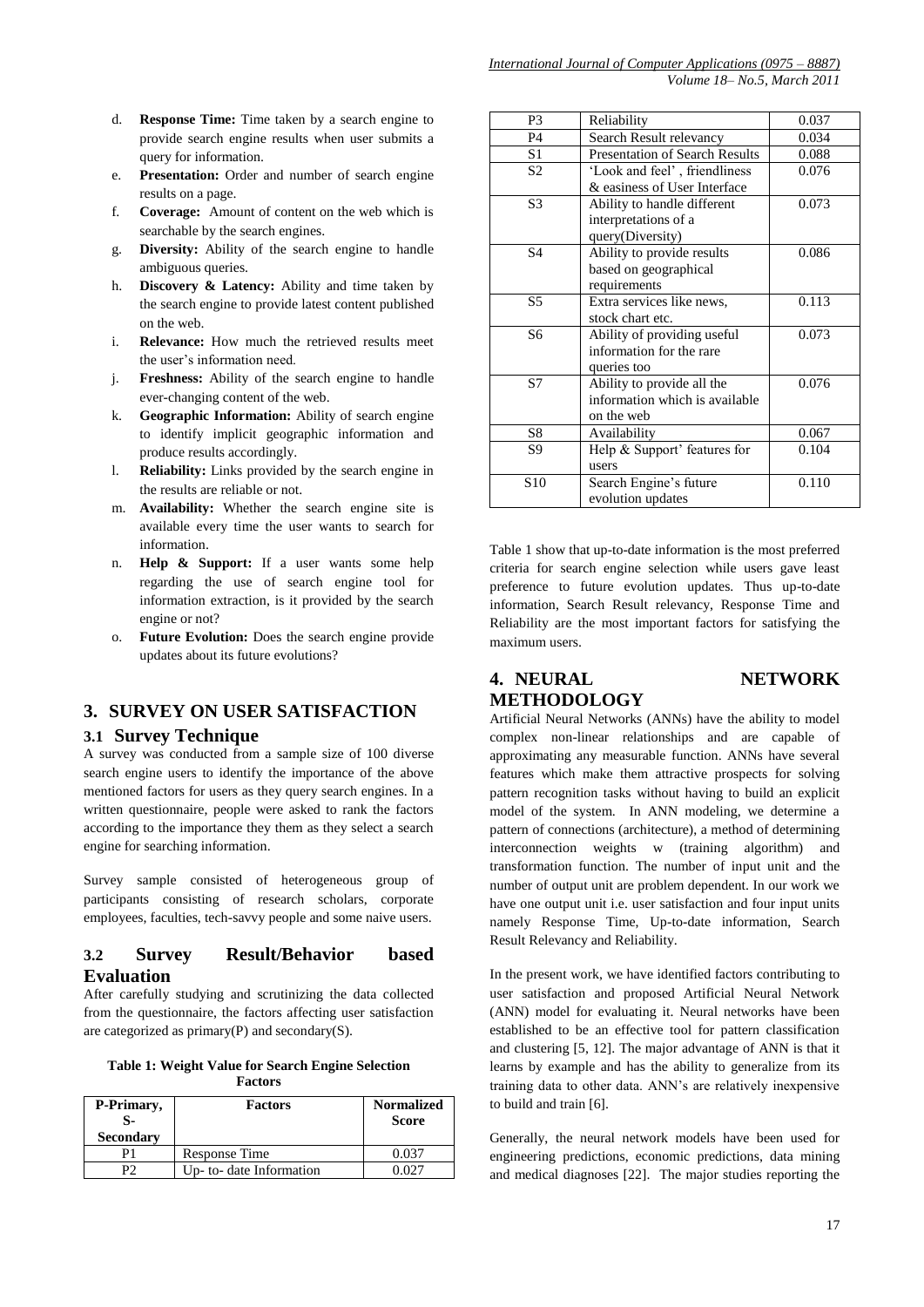application of neural networks in web searching have been carried out in web content mining, personalization, clustering and web content classification and result relevancy.

Web mining is the use of data mining techniques to retrieve, extract and evaluate information from web documents and services. Web mining typically addresses semi-structured or unstructured data, e.g., web and log files, which are often represented by inaccurate or incomplete information. Thus neural networks are a useful instrument to mine knowledge from such data.

Personalization is main factor for the interactions to a website to cater the user's interests and need. Personalization has become mandatory now a day and requires flexible customization. Web recommendation systems using neural network is one of the successful examples of personalization [16, 9].

The World Wide Web is a very vast, useful and valuable resource, whose full potential cannot be realized until its content is effectively organized and described in a simple way. However, due to the immense size and dynamic content of the web, manual customization or categorization is not a practical solution to this problem. Thus there is a clear demand for automated classification of web content. However it is not possible to increase the accuracy of web classification due to the diversity in the web pages' content. Neural network can be used to filter the data on the web for classification [2, 8, 11, 14, 19, 21, 23].

Normally the search engines search for data in their databases by using the exact words in the user query. As many users cannot articulate the search with the deliberate keywords, search engines fail to return the expected results. It is found that the user usually only go through the first page of the search results; hence, it becomes very important to output the best possible result to the user through their individual perspective. Search engines which are aided with neural network can provide more relevant result to the users' query [3, 4, and 18].

A news web page classification method (WPCM) using a neural network with inputs obtained by both the principal components and class profile based features was proposed by Selamat et al. [1]. Ko-Kang Chu et al. [10] applied hybrid training neural network to Web-based applications.

Based on the ANN research survey, we adopted ANN to predict the satisfaction of user with the search engine.

# **5. EXPERIMENTAL DESIGN**

The normalized score of the data collected from user survey acts as input data sets to our proposed Neural Network model. It is known that NN model can be used to model any arbitrary input-output mapping and are capable of approximating any measuring function. So NN should be able to model the measurement of user satisfaction also.

From the survey, we identified the following four major factors on which the satisfaction of the user with search engine depends:

- i. Response Time,
- ii. Up-to-date information,
- iii. Reliability
- iv. Search Result Relevancy

#### **i. Response Time**

Response Time is defined as the time taken by search engine to provide results when user submits a query for information. For the present work, we categorize it from slow to fast.

#### **ii. Up-to-date information**

Up-to-date information is defined as the ability to provide latest content published on the web and to handle everchanging content of the web. For the proposed experimentation, we assume that Up-to-date factor ranging from low, medium and high.

#### **iii. Reliability**

Reliability is defined as the links provided by the search engine in the results are reliable or not. For the proposed experimentation, we assume reliability ranging from low, medium and high.

#### **iv. Search Result Relevancy**

Search Result Relevancy is defined as how much the retrieved results meet user's information need. For present work, we categorize relevancy into low, medium and high categories. For the proposed experimentation, we assume that relevancy ranging from low, medium, and high.

# **5.1 ANN Modeling**

In our study, back propagation algorithm is used. The model is trained with four inputs namely: Response Time, Up-todate information, Search Result Relevancy and Reliability with one output i.e. user satisfaction with search engine.

The network used in this work belongs to multilayer feed forward network. The summary of ANN used in this study is shown in Table 2.

|  |  | Table2: Neural Network Model Summary |  |
|--|--|--------------------------------------|--|
|--|--|--------------------------------------|--|

| <b>Architecture</b>       |                   |  |  |
|---------------------------|-------------------|--|--|
| No. of Neurons at Layer 1 | 25                |  |  |
| (Hidden Layer)            |                   |  |  |
| No. of Neurons at Layer 2 | 01                |  |  |
| (Output Layer)            |                   |  |  |
| Input Units               | 04                |  |  |
| <b>Output Units</b>       | 01                |  |  |
| <b>Training</b>           |                   |  |  |
| Training Algorithm        | Feed Forward Back |  |  |
|                           | Propagation       |  |  |
| <b>Training Function</b>  | Trainbr           |  |  |
| <b>Transfer Function</b>  | Tansig            |  |  |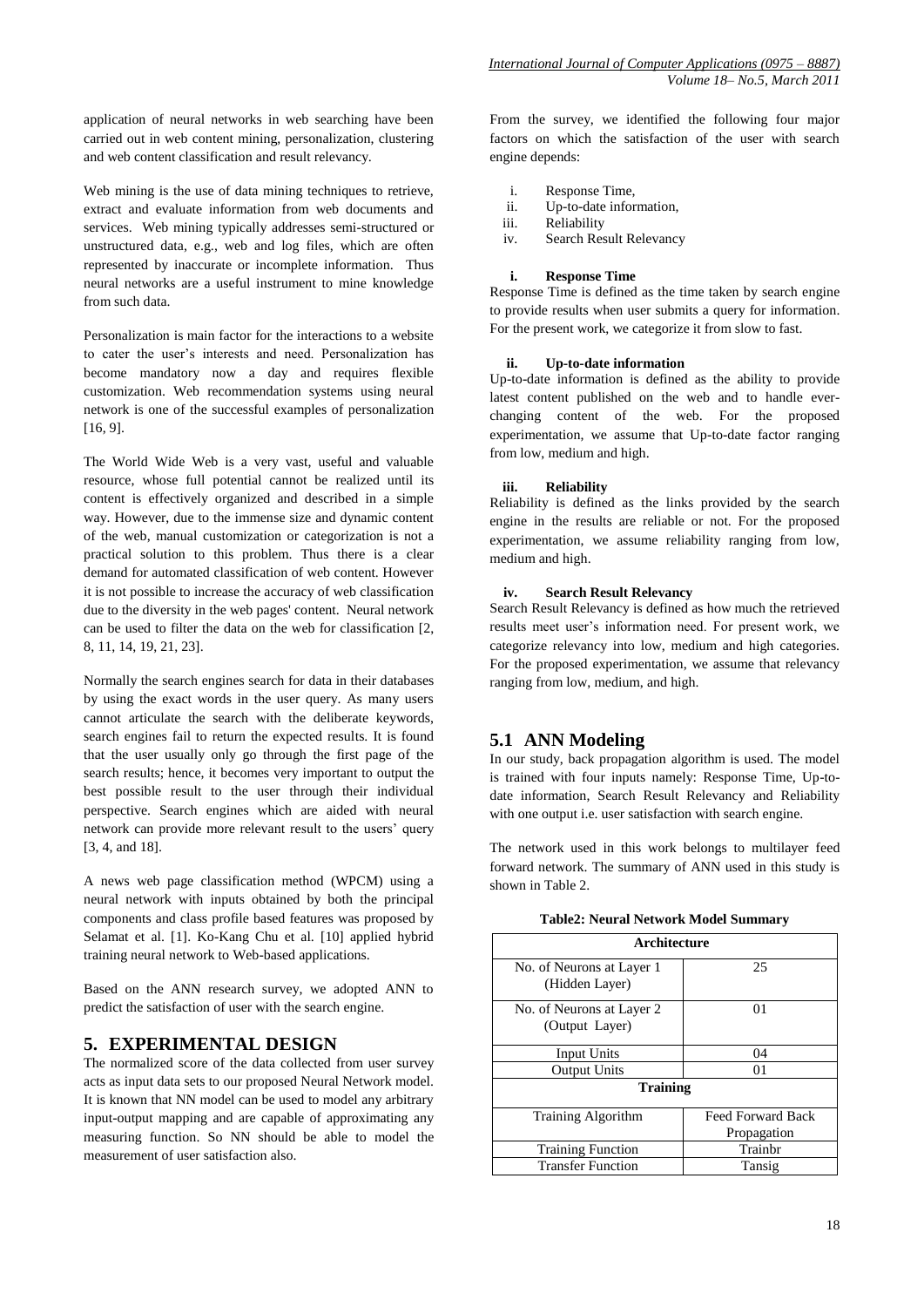# **5.2 Training**

Network is trained by adjusting different weights of neurons and hidden layers, so that the difference between desired output from the network and actual output is minimized. The network learns by finding a vector of connection weights that minimizes the desired error on the training data set. The training data set was consisted of 160 exemplars divided into 12, 43, 64, 29 and 12 cases of very low, low, medium, high and very high categories of user satisfaction respectively. The network is investigated empirically containing different numbers of neurons, i.e., 12, 16, 20, 25, 28 and 32 in hidden layer(s). The network is best trained with four inputs, one output and 25 neurons at the hidden layer as shown in figure 1.



## **Figure 1: the architecture of the neural network used, 04 inputs, 25 nodes in the hidden layer and 01 in the output layer.**

*Trainbr* function of Feed Forward Back Propagation algorithm is used as training function to train the network as shown in figure 2. Linear transfer function *Tansig* has used as a transfer function for the experimentation. The adaptation learning function selected for this experiment was ‗*learngdm*'. We used the transfer functions, 'tan-sigmoid' in both the layers, which converts the input into net output. Each of the networks was trained with 100 epochs. Other parameters are set at their default values.



**Figure 2: Training with** *trainbr* **function**

# **5.3 Performance Evaluation**

In order to establish the success and adequacy of supervised training for the neural network models, it is necessary to have some quantitative measure of learning. Root Mean Squared Error (RMSE) is an adequate and commonly used error measure. RMSE is a useful measure of how close a network is getting its predictions to its target output values. For successful training, RMSE will decrease significantly in the initial stages of training and converge after a sufficient number of iterations have been completed. It is calculated for use in this study as follows:

$$
RMSE = \sqrt{\frac{\sum (Actual Value - Estimated Value)^2}{n}}
$$
 (1)

Where n is the number of observations.

The optimum performance of the Feed Forward Back Propagation model is found to be by *trainbr* function at 25 neurons with RMSE 0.1481. The accuracy of the obtained results with different neurons is shown in Table 3.

**Table 3: Accuracy for the Network**

| <b>User Satisfaction</b>                 |                                     |  |
|------------------------------------------|-------------------------------------|--|
| <b>Neurons</b> in<br>the Hidden<br>Laver | <b>RMSE</b> for Trainbr<br>function |  |
| 12                                       | 0.2046                              |  |
| 20                                       | 0.2154                              |  |
| 25                                       | 0.1481                              |  |
| 28                                       | 0.2197                              |  |
| 32                                       | 0.2087                              |  |

# **6. EXPERIMENTAL RESULTS**

The goal of our work is to develop a tool for measuring user satisfaction with search engine. Experiments were conducted with an ensemble of networks, starting from network with 12 hidden neurons and going up to 32 neurons to find out which of these networks gives the best performance, keeping the output layer neurons constant in each of the networks i.e. 1 representing one of the five target values. After the training, simulation was done on the network. The network was tested against two test sets (validation set 1 & validation set 2), consisting of 80 exemplars each. Table 4 shows the RMSE results of ANN model evaluated on validation data sets.

**Table 4: Validation results of ANN model**

| <b>User Satisfaction</b>          |                                  |                                  |  |
|-----------------------------------|----------------------------------|----------------------------------|--|
| Neurons in<br>the Hidden<br>Laver | <b>RMSE</b> (Validation<br>Set 1 | <b>RMSE</b> (Validation<br>Set 2 |  |
| 25                                | 0.1481                           | 0.1382                           |  |

Comparison of the experimental results and measured user satisfaction of the two validation sets is shown in figure 3 and 4.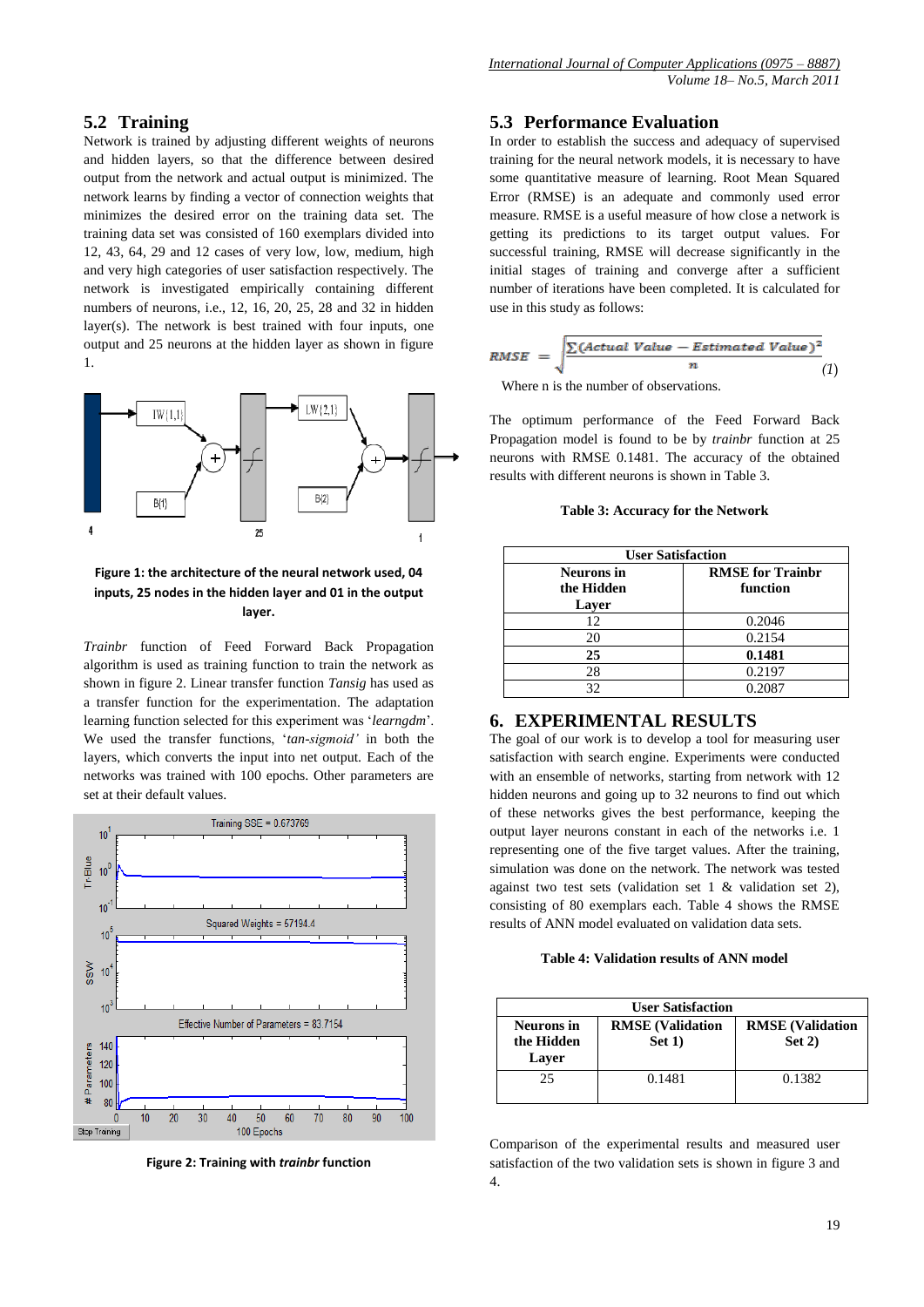

**Figure 3: Validation Results (Data Set 1) with 25 neurons**



**Figure 4: Validation Results (Data Set 2) with 25 neurons**

Therefore, from the experimental results, the proposed ANN based approach is suitable for predicting the satisfaction of the user with search engine.

# **7. CONCLUSION AND FUTURE DIRECTIONS**

It is not a single factor upon which user satisfaction with search engine is based but several factors contributes to it. Our study has shown that user satisfaction is related to and affected by several factors. Few of them are discussed in the paper.

Present work adopts artificial neural network based approach to measure user satisfaction with search engine. Network is trained on training data set of 160 inputs by considering different number of hidden neurons for training function namely*, trainbr*, to get the best results. This network is further validated on test set of 80 exemplars by applying the proposed approach on test data. Results obtained with RMSE 0.1481 shows that network is able to predict the user satisfaction with search engine with an acceptable accuracy.

It is possible to explore alternative neural network model like cascade feed forward back propagation model that dynamically build the Neural Network architecture model. However the results may vary depending upon the Neural Network architecture, training algorithm, training function, transfer function and data set.

# **8. REFERENCES**

- [1] Ali Selamat and Sigeru Omatu,"Neural Networks for Web Page Classification Based on Augmented PCA". Proceedings of the International Joint Conference on Neural Networks, 2003, Volume 3, pages 1792 – 1797
- [2] Anagnostopoulos, I. Et al., "Classifying Web pages employing a Probabilistic Neural Network" Proceedings: Software, v151, n3, June 2004, page 139- 150.
- [3] Franco Scarselli, Sweah Liang Yong, Markus Hagenbuchner, Ah Chung Tsoi, "Adaptive page ranking with neural networks", Special interest tracks and posters of the 14th international conference on World Wide Web, May 2005, pages 936-937.
- [4] Giovanni Pilato, Salvatore Vitabile, Giorgia Vassallo, Vincenzo Conti, Filippo Sorbello, " A Neural Multi-Agent Based System for Smart Html Pages Retrieval," International Conference on Intelligent Agent Technology (IAT'03), October 2003, pages 233.
- [5] Haykin, S. (2003), Neural Networks, A Comprehensive Foundation, Prentice Hall India.
- [6] Hudson, D. L., Cohen, M. E., 2003. Neural Networks & Artificial Intelligence for Biomedical Engineering, Prentice Hall of India.
- [7] H. Chen, M. Chau, and D. Zeng, "CI Spider: A tool for competitive intelligence on the Web," Decis. Support Syst., vol. 34, no. 1, pp. 1–17, 2002
- [8] Jiu-zhen Liang, "Chinese Web page classification based on self organizing mapping neural networks," Computational Intelligence and Multimedia Applications, ICCIMA, Sep 2003, pages 96-101.
- [9] Kartik Menon and Cihan H. Dagli, "Web Personalization using Neuro-Fuzzy Clustering Algorithms," NAFIPS 2003 22nd International Conference of the North American, IEEE, July 2003, pages 525-529.
- [10] Ko-Kang Chu, Maiga Chang and Yen-Teh Hsia," A Hybrid Training Mechanism for Applying Neural Networks to Web-based Applications", International Conference on Systems, Man and Cybernetics, 2004, pages 3543-3547.
- [11] Lee, P.Y.; Hui, S.C.; Fong, "Neural Networks for Web Content Filtering", Intelligent Systems, IEEE Volume 17, Issue 5, Sep/Oct 2002, pages 48 – 57.
- [12] Mayrhauser A., Anderson C. and Mraz R. (1995), Using a Neural Network to Predict Test Case Effectiveness,<br>Proceedings of IEEE Aerospace Applications Aerospace Applications Conference, Snowmass, CO, pp:77-91.
- [13] Mukherjee, A. and Deshpande, J. M., 1995. Neural Network Based Expert Systems for Structural Design, Computers and Structures, Vol. 54, Iss. 3, pp 367-375.
- [14] Ma. Heng "Fast Blocking of Undesirable Web pages on Client PC by discriminating URL using Neural Networks," Expert Systems With Applications, 2007.